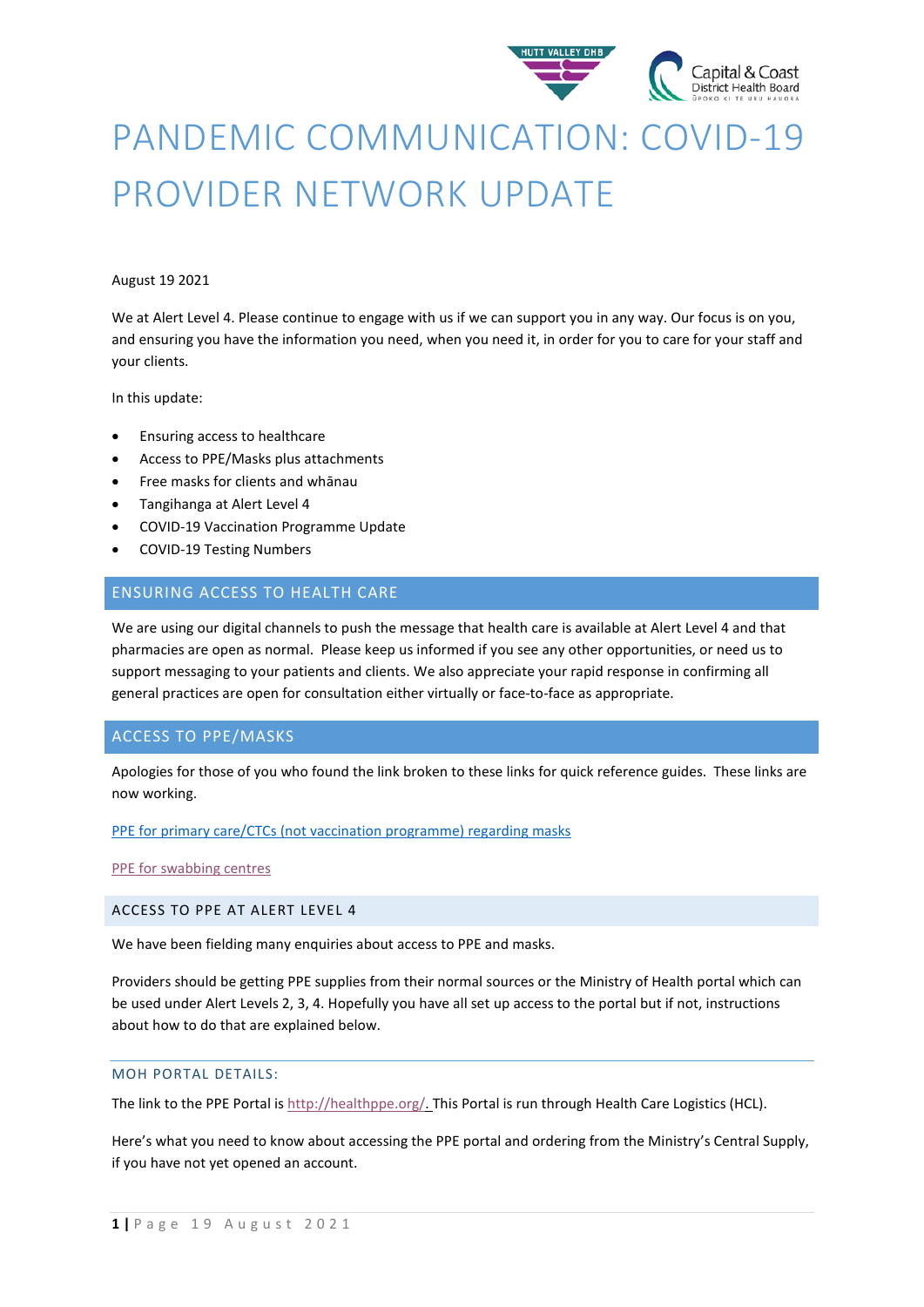

- To open an account and gain access to the online portal you will need to run through the standard credit process even if you already have an account with HCL, however we are not currently planning to charge for PPE. Please fill out the attached HCL form and email it to [mohppeordering@prnzl.co.nz.](mailto:mohppeordering@prnzl.co.nz)
- Once an account has been opened, you can access the portal at this link [http://healthppe.org/.](https://urldefense.com/v3/__http:/scanmail.trustwave.com/?c=15517&d=ieCU3xJFxfj1BDUTl9d8Ef7tUXTY4oVoig7CBHqVcA&u=http*3a*2f*2fhealthppe*2eorg*2f__;JSUlJSU!!A3teau8g8Q!EO3i6PrWv6AKv3md655Srlht6LS7qxpzK5JUrCheuFucrGcRBfxqibdi46nfIw3avLwBAQ$) Follow the instructions on the attached information sheet to place orders.
- If you have any issues with opening and accessing your account then please email HCL at [mohppeordering@prnzl.co.nz.](mailto:mohppeordering@prnzl.co.nz)
- All orders for PPE are assessed and approved against the Principles of Supply developed by the Ministry. These principles and further information on the Central Supply can be found on the Ministry of Health website Health.govt [Covid-19 PPE Principles of Supply.](https://urldefense.com/v3/__https:/www.health.govt.nz/our-work/diseases-and-conditions/covid-19-novel-coronavirus/covid-19-information-specific-audiences/covid-19-personal-protective-equipment-workers__;!!A3teau8g8Q!EO3i6PrWv6AKv3md655Srlht6LS7qxpzK5JUrCheuFucrGcRBfxqibdi46nfIw3Ly85VFw$)

#### IN SUMMARY USE:

- 1. Your usual supplier first
- 2. The MOH website and portal [\(https://www.health.govt.nz/our-work/diseases-and](https://www.health.govt.nz/our-work/diseases-and-conditions/covid-19-novel-coronavirus/covid-19-information-specific-audiences/covid-19-personal-protective-equipment-central-supply)[conditions/covid-19-novel-coronavirus/covid-19-information-specific-audiences/covid-19](https://www.health.govt.nz/our-work/diseases-and-conditions/covid-19-novel-coronavirus/covid-19-information-specific-audiences/covid-19-personal-protective-equipment-central-supply) [personal-protective-equipment-central-supply\)](https://www.health.govt.nz/our-work/diseases-and-conditions/covid-19-novel-coronavirus/covid-19-information-specific-audiences/covid-19-personal-protective-equipment-central-supply) for general information.
- 3. The DHB if you urgently need supplies and the above two options are not available by emailing [RES-PPECOVID19COMMUN@ccdhb.org.nz.](mailto:RES-PPECOVID19COMMUN@ccdhb.org.nz)

## ACCESS TO FREE MASKS FOR CLIENTS AND WHĀNAU

Some of you will be working with clients and whānau who may be experiencing difficulties accessing affordable masks, and therefore essential services. We are keen to work with our provider partners to better understand and respond to the need for free masks within our communities.

Our 2DHB team has a limited supply of single use masks available for providers who are able to distribute masks to clients needing free masks in the next week. Please email Anita Taggart [Anita.Taggart@ccdhb.org.nz](mailto:Anita.Taggart@ccdhb.org.nz) if you would like a delivery of single use masks in the coming days. We will do our best to accommodate your requests, but please note that our supplies are limited.

We are also keen to work with you to create supply and distribution points for free reusable masks beyond the next week. Again, please email Anita Taggart **Anita.Taggart@ccdhb.org.nz** if you'd like to discuss the ways the DHB can support creating a supply of reusable masks for your clients and whanau.

# TANGIHANGA AT ALERT LEVEL 4

To help prevent the spread of COVID-19, gathering for public funerals and tangihanga is not permitted while New Zealand is at Alert Level 4.

Bereaved whānau from all cultures and backgrounds will find this time challenging, particularly those living in Tāmaki Makaurau or the Coromandel. This makes it even more important to show each other manaakitanga and aroha.

If someone in your whānau or in your bubble passes away, the following steps can help you make the necessary arrangements: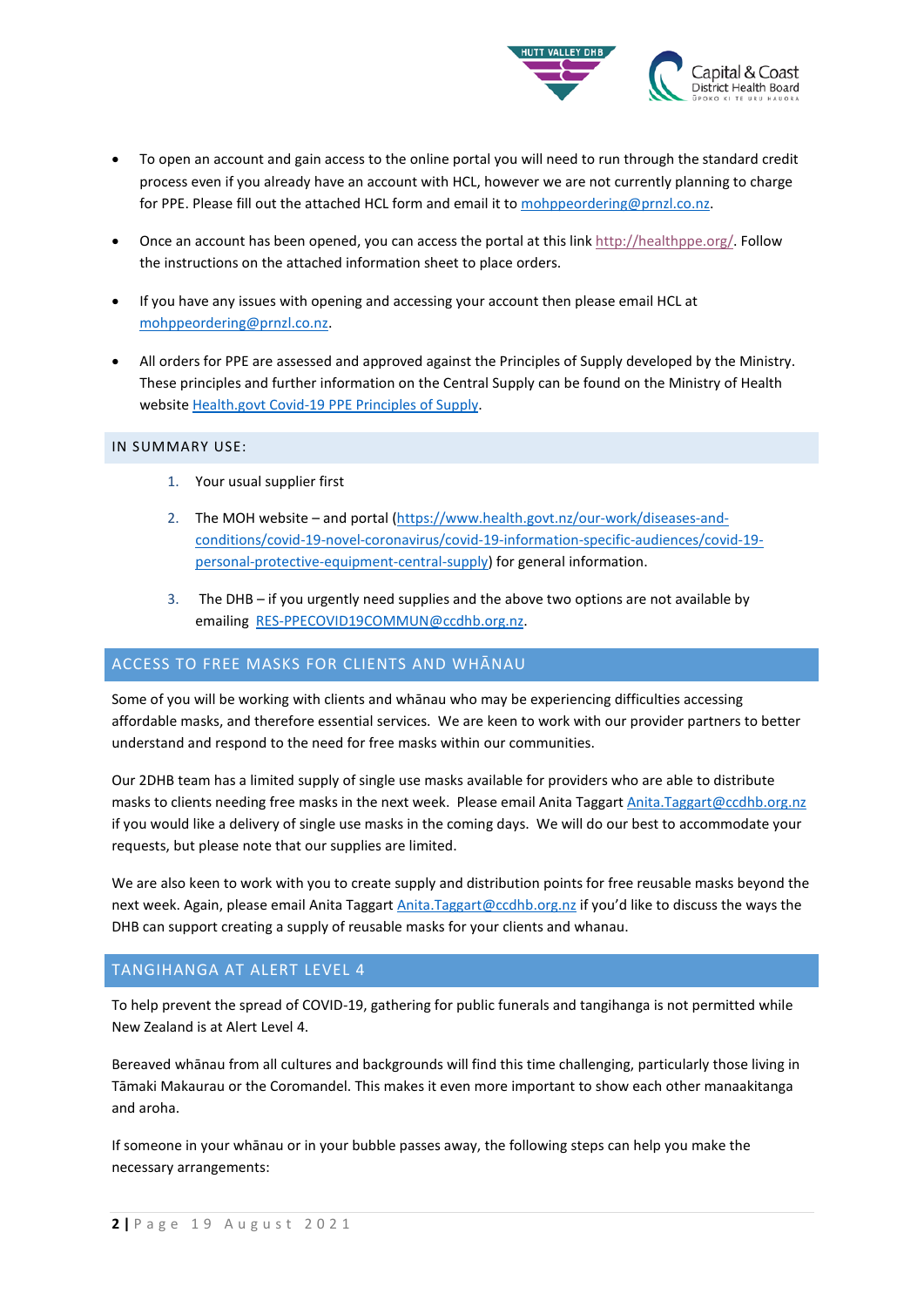

- Contact the health provider/doctor of the person who has passed away  $-$  ideally this should be done by someone in the same bubble.
- Get in touch with a local funeral director who will help you organise next steps.

Funeral directors will continue working during Alert Level 4. They will be able to guide you on the best options for your situation, which may include:

- livestreaming services on social media, or videoing them for later viewing
- holding the funeral or tangi after the Alert Level 4 restrictions ease
- holding a memorial service later, when restrictions on hui are lifted and it is safe to do so.

If at any point you feel you need help, please reach out. You can call or text 1737. It's free, anytime, 24 hours a day, 7 days a week, to talk with a trained counsellor.

You can read the full guidance on tangihanga at Alert Level 4 on ou[r website.](https://urldefense.com/v3/__https:/www.health.govt.nz/our-work/diseases-and-conditions/covid-19-novel-coronavirus/covid-19-information-specific-audiences/covid-19-deaths-funerals-and-tangihanga/guidance-alert-level-4-deaths-funerals-and-tangihanga__;!!A3teau8g8Q!BI69kLQvP9o0Ae8D-gfKyH5Bf2r3tZs6y3lh_a_MH1CU0Au6E0vLxFuogMWnsneS6iPQ$) 

# COVID-19 VACCINATION PROGRAMME UPDATE

Community vaccination activity resumed today operating under Alert Level 4 protocols. It was great to see clinics ramp back up so quickly after being told they were to stand down for 48 hours.

Our Pacific Festival scheduled for this Saturday has been postponed and will be re-scheduled when there is more certainty around Alert Levels and gatherings. However our Disability clinics are going ahead as planned. Further information on these clinics can be found below.

Healthcare workforce is a priority for vaccination, so we encourage everyone who can be, but has not yet been vaccinated, to do so.

We are now vaccinating Groups 1, 2, 3 and people aged 40+. On Wednesday 25th August, the 30+ age band will open. From 1 September all eligible ages (12+) will be able to book their free vaccination appointments. From Friday 20 August, as parents or guardians become eligible to book for a vaccination, they can also book for any 12 - 15-year olds in their whānau. [Find out more](https://www.health.govt.nz/our-work/diseases-and-conditions/covid-19-novel-coronavirus/covid-19-vaccines/covid-19-getting-vaccine/covid-19-vaccine-rollout)

[Vaccinate Greater Wellington](https://www.rph.org.nz/public-health-topics/vaccinate-greater-wellington/disability-events/) website has up-to-date information so we recommend you check it regularly.

Check also the [Positively Pacific website](https://positivelypacific.org.nz/) which is a Pacific health information hub for the Wellington region.

## ACCESSIBLE VACCINATION EVENTS

Accessible Vaccination Events are vaccination days and times for anyone who has a disability, impairment or long term health condition, and their families, whānau and support workers.

These days and times are specifically set up to be extra accessible, welcoming, relaxed and easy. More information on dates and times for these events can be found on th[e Vaccinate Greater Wellington website](https://www.rph.org.nz/public-health-topics/vaccinate-greater-wellington/disability-events/)  [Disability events page.](https://www.rph.org.nz/public-health-topics/vaccinate-greater-wellington/disability-events/)

To book an appointment to get vaccinated at an Accessible Event:

**Call:** 0800829935 **Text only:** 027 281 5017

**Email:** [CovidVaxAccessibility@ccdhb.org.nz](mailto:CovidVaxAccessibility@ccdhb.org.nz)

Note: 12-15 year olds are also very welcome at our Accessible events by using the same contact details and info as above.